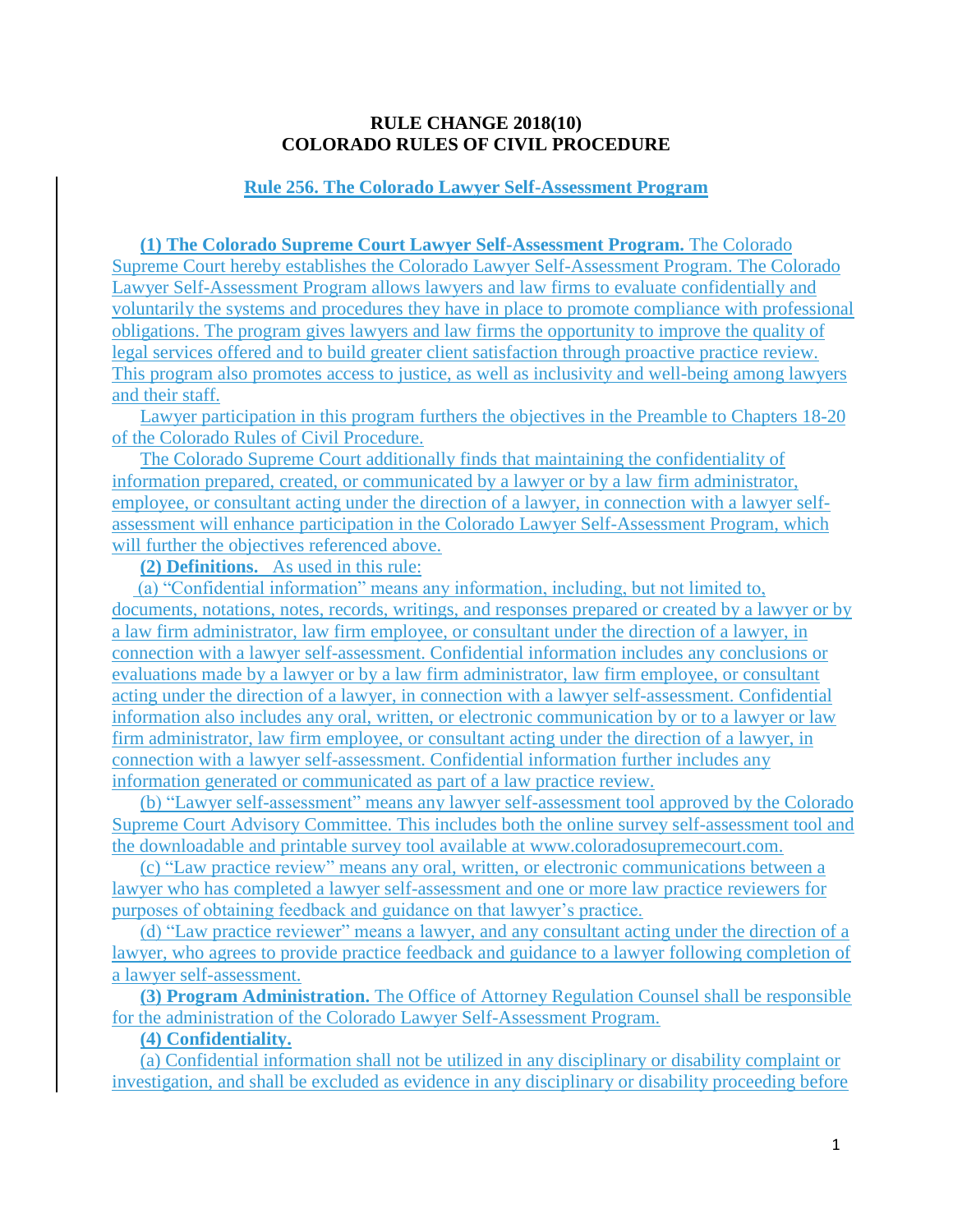the Supreme Court Attorney Regulation Committee, the Presiding Disciplinary Judge of the Supreme Court, or the Colorado Supreme Court.

(b) Confidential information that lawyers or staff within a law firm communicate with other lawyers or staff in the same law firm and concerning a lawyer self-assessment shall be kept strictly confidential, shall not be utilized in any disciplinary or disability complaint or investigation, and shall be excluded as evidence in any disciplinary or disability proceeding before the Supreme Court Attorney Regulation Committee, the Presiding Disciplinary Judge of the Supreme Court, or the Colorado Supreme Court.

(c) The Office of Attorney Regulation Counsel shall not collect any personally-attributable answer data from lawyers who participate in the Colorado Lawyer Self-Assessment Program, nor shall any confidential information be used in any investigation or any disciplinary or disability proceeding initiated by the Office of Attorney Regulation Counsel.

**(5) Immunity.** Any law practice reviewer is immune from suit and liability for damages in any legal proceeding related to participation in law practice review, provided the law practice reviewer acted in good faith. Law practice reviewers shall be relieved of the duty of disclosure of information to authorities imposed by Colo. RPC 8.3(a).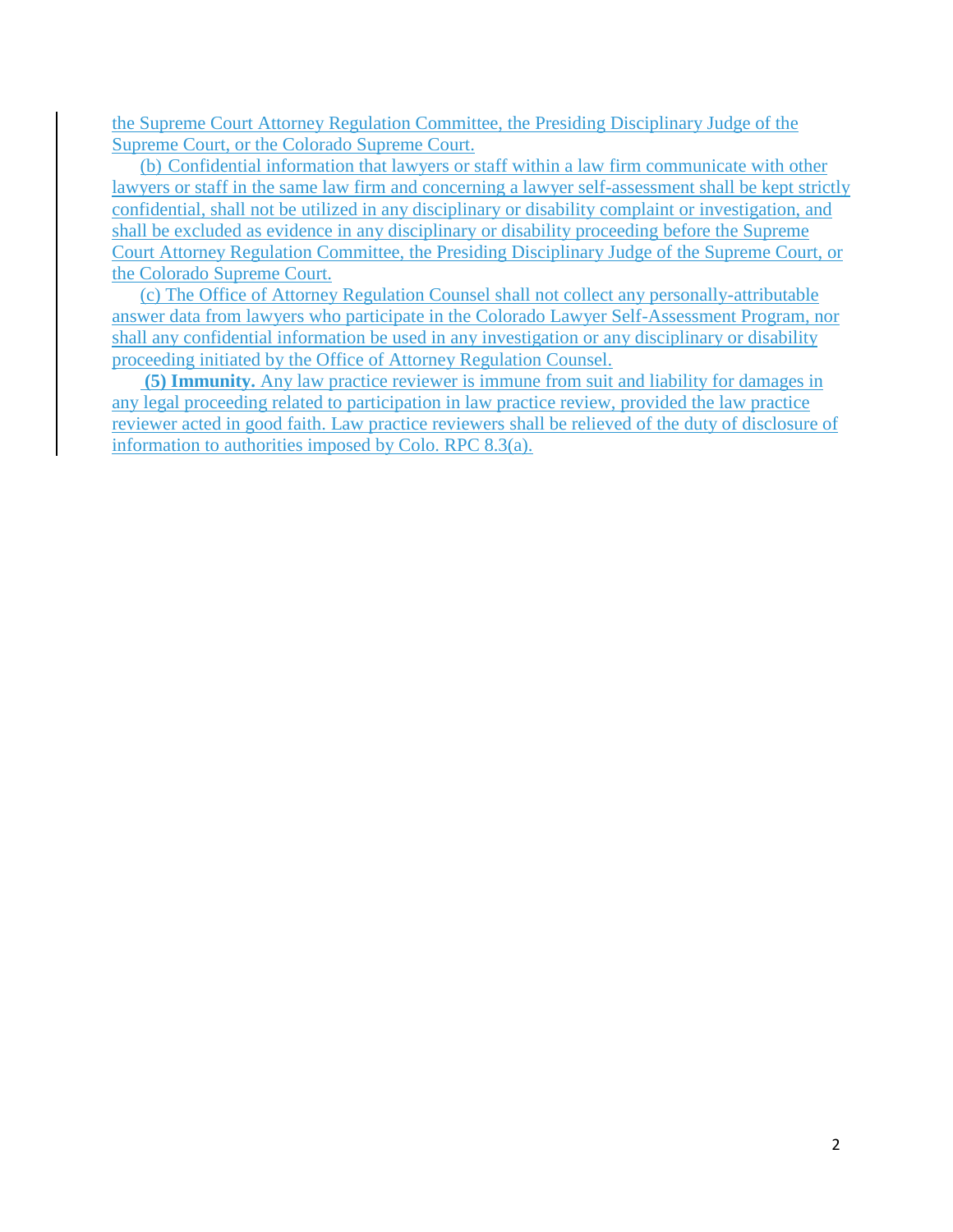#### **Rule 256. The Colorado Lawyer Self-Assessment Program**

**(1) The Colorado Supreme Court Lawyer Self-Assessment Program.** The Colorado Supreme Court hereby establishes the Colorado Lawyer Self-Assessment Program. The Colorado Lawyer Self-Assessment Program allows lawyers and law firms to evaluate confidentially and voluntarily the systems and procedures they have in place to promote compliance with professional obligations. The program gives lawyers and law firms the opportunity to improve the quality of legal services offered and to build greater client satisfaction through proactive practice review. This program also promotes access to justice, as well as inclusivity and well-being among lawyers and their staff.

Lawyer participation in this program furthers the objectives in the Preamble to Chapters 18-20 of the Colorado Rules of Civil Procedure.

The Colorado Supreme Court additionally finds that maintaining the confidentiality of information prepared, created, or communicated by a lawyer or by a law firm administrator, employee, or consultant acting under the direction of a lawyer, in connection with a lawyer selfassessment will enhance participation in the Colorado Lawyer Self-Assessment Program, which will further the objectives referenced above.

**(2) Definitions.** As used in this rule:

(a) "Confidential information" means any information, including, but not limited to, documents, notations, notes, records, writings, and responses prepared or created by a lawyer or by a law firm administrator, law firm employee, or consultant under the direction of a lawyer, in connection with a lawyer self-assessment. Confidential information includes any conclusions or evaluations made by a lawyer or by a law firm administrator, law firm employee, or consultant acting under the direction of a lawyer, in connection with a lawyer self-assessment. Confidential information also includes any oral, written, or electronic communication by or to a lawyer or law firm administrator, law firm employee, or consultant acting under the direction of a lawyer, in connection with a lawyer self-assessment. Confidential information further includes any information generated or communicated as part of a law practice review.

(b) "Lawyer self-assessment" means any lawyer self-assessment tool approved by the Colorado Supreme Court Advisory Committee. This includes both the online survey self-assessment tool and the downloadable and printable survey tool available at www.coloradosupremecourt.com.

(c) "Law practice review" means any oral, written, or electronic communications between a lawyer who has completed a lawyer self-assessment and one or more law practice reviewers for purposes of obtaining feedback and guidance on that lawyer's practice.

(d) "Law practice reviewer" means a lawyer, and any consultant acting under the direction of a lawyer, who agrees to provide practice feedback and guidance to a lawyer following completion of a lawyer self-assessment.

**(3) Program Administration.** The Office of Attorney Regulation Counsel shall be responsible for the administration of the Colorado Lawyer Self-Assessment Program.

#### **(4) Confidentiality.**

(a) Confidential information shall not be utilized in any disciplinary or disability complaint or investigation, and shall be excluded as evidence in any disciplinary or disability proceeding before the Supreme Court Attorney Regulation Committee, the Presiding Disciplinary Judge of the Supreme Court, or the Colorado Supreme Court.

(b) Confidential information that lawyers or staff within a law firm communicate with other lawyers or staff in the same law firm and concerning a lawyer self-assessment shall be kept strictly